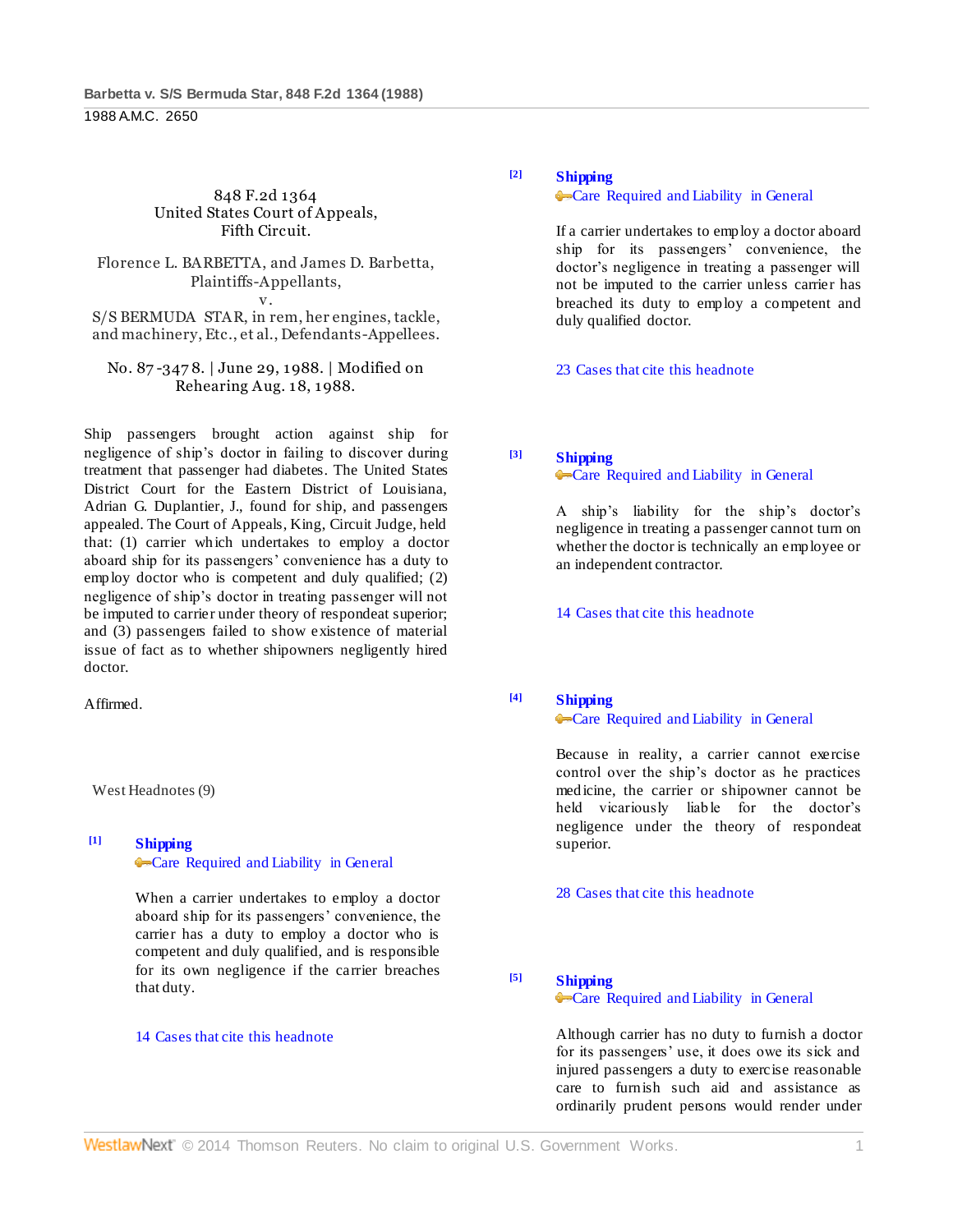similar circumstances.

[13 Cases that cite this headnote](http://www.westlaw.com/Link/RelatedInformation/DocHeadnoteLink?docGuid=I6c4bbad7958d11d9bdd1cfdd544ca3a4&headnoteId=198808510300520050603081915&originationContext=document&vr=3.0&rs=cblt1.0&transitionType=CitingReferences&contextData=(sc.Default))

**[6] [Shipping](http://www.westlaw.com/Browse/Home/KeyNumber/354/View.html?docGuid=I6c4bbad7958d11d9bdd1cfdd544ca3a4&originationContext=document&vr=3.0&rs=cblt1.0&transitionType=DocumentItem&contextData=(sc.Default))**

#### **[Care Required and Liability in General](http://www.westlaw.com/Browse/Home/KeyNumber/354k166(1)/View.html?docGuid=I6c4bbad7958d11d9bdd1cfdd544ca3a4&originationContext=document&vr=3.0&rs=cblt1.0&transitionType=DocumentItem&contextData=(sc.Default))**

A carrier does not discharge its duty to sick and injured passengers to exercise reasonable care to furnish aid and assistance such as an ordinarily prudent person would render under similar circumstances by hiring any doctor to sail with the vessel, as the carrier must choose a doctor who is competent and duly qualified, and must honor a passenger's decision not to use the ship's doctor and, when necessary, provide aid in some other way.

[25 Cases that cite this headnote](http://www.westlaw.com/Link/RelatedInformation/DocHeadnoteLink?docGuid=I6c4bbad7958d11d9bdd1cfdd544ca3a4&headnoteId=198808510300620050603081915&originationContext=document&vr=3.0&rs=cblt1.0&transitionType=CitingReferences&contextData=(sc.Default))

## **[7] [Shipping](http://www.westlaw.com/Browse/Home/KeyNumber/354/View.html?docGuid=I6c4bbad7958d11d9bdd1cfdd544ca3a4&originationContext=document&vr=3.0&rs=cblt1.0&transitionType=DocumentItem&contextData=(sc.Default))**

#### [Care Required and Liability in General](http://www.westlaw.com/Browse/Home/KeyNumber/354k166(1)/View.html?docGuid=I6c4bbad7958d11d9bdd1cfdd544ca3a4&originationContext=document&vr=3.0&rs=cblt1.0&transitionType=DocumentItem&contextData=(sc.Default))

Doctors who met the qualifications for admission to practice in the United States were not the only doctors who were obviously competent to treat American passengers onboard ship, for purposes of determining ship's liability for doctor's negligent treatment of passenger.

## [3 Cases that cite this headnote](http://www.westlaw.com/Link/RelatedInformation/DocHeadnoteLink?docGuid=I6c4bbad7958d11d9bdd1cfdd544ca3a4&headnoteId=198808510300720050603081915&originationContext=document&vr=3.0&rs=cblt1.0&transitionType=CitingReferences&contextData=(sc.Default))

### **[8] [Shipping](http://www.westlaw.com/Browse/Home/KeyNumber/354/View.html?docGuid=I6c4bbad7958d11d9bdd1cfdd544ca3a4&originationContext=document&vr=3.0&rs=cblt1.0&transitionType=DocumentItem&contextData=(sc.Default))**

#### [Care Required and Liability in General](http://www.westlaw.com/Browse/Home/KeyNumber/354k166(1)/View.html?docGuid=I6c4bbad7958d11d9bdd1cfdd544ca3a4&originationContext=document&vr=3.0&rs=cblt1.0&transitionType=DocumentItem&contextData=(sc.Default))

When a ship elects to hire as the ship's doctor an alien doctor, who, although qualified to practice elsewhere, has not gained admittance to practice in the United States, the doctor's competency and the ship's negligence in hiring that doctor are not automatically brought into issue.

### [1 Cases that cite this headnote](http://www.westlaw.com/Link/RelatedInformation/DocHeadnoteLink?docGuid=I6c4bbad7958d11d9bdd1cfdd544ca3a4&headnoteId=198808510300820050603081915&originationContext=document&vr=3.0&rs=cblt1.0&transitionType=CitingReferences&contextData=(sc.Default))

# **[9] [Shipping](http://www.westlaw.com/Browse/Home/KeyNumber/354/View.html?docGuid=I6c4bbad7958d11d9bdd1cfdd544ca3a4&originationContext=document&vr=3.0&rs=cblt1.0&transitionType=DocumentItem&contextData=(sc.Default))**

#### **[Care Required and Liability in General](http://www.westlaw.com/Browse/Home/KeyNumber/354k166(1)/View.html?docGuid=I6c4bbad7958d11d9bdd1cfdd544ca3a4&originationContext=document&vr=3.0&rs=cblt1.0&transitionType=DocumentItem&contextData=(sc.Default))**

Ship's passenger who was allegedly negligently treated by ship's doctor while on cruise failed to show that ship was negligent in hiring doctor whose undisputed credentials showed that he practiced medicine in the Philippines for over 20 years, absent any evidence as to the Philippines' system of qualifying doctors suggesting that doctor's education should have caused the ship's owner to question doctor's competency, notwithstanding the fact that doctor apparently had not obtained admission to practice medicine in the United States.

[10 Cases that cite this headnote](http://www.westlaw.com/Link/RelatedInformation/DocHeadnoteLink?docGuid=I6c4bbad7958d11d9bdd1cfdd544ca3a4&headnoteId=198808510300920050603081915&originationContext=document&vr=3.0&rs=cblt1.0&transitionType=CitingReferences&contextData=(sc.Default))

#### **Attorneys and Law Firms**

**\*1365** Timothy W. Crooks, Maria I. O'Byrne Stephenson, New Orleans, La., for plaintiffs-appellants.

Thomas J. Wagner, R. Christopher Martin, Wagner & Bagot, New Orleans, La., for defendants-appellees.

Appeal from the United States District Court for the Eastern District of Louisiana.

Before TIMBERS\* , KING and HIGGINBOTHAM, Circuit Judges.

#### **Opinion**

KING, Circuit Judge:

Plaintiffs, a married couple who booked a cruise to Mexico in 1986, sued the ship on which they sailed because the ship's doctor, when treating the wife during the cruise, failed to discover that the wife had diabetes. Defendant moved for summary judgment and, after a hearing and time for discovery, the district court granted defendant's motion. According to the district court, to the extent plaintiffs were attempting to impose respondeat superior liability upon defendant, their claim had to fail; as a matter of law, the negligence of the ship's doctor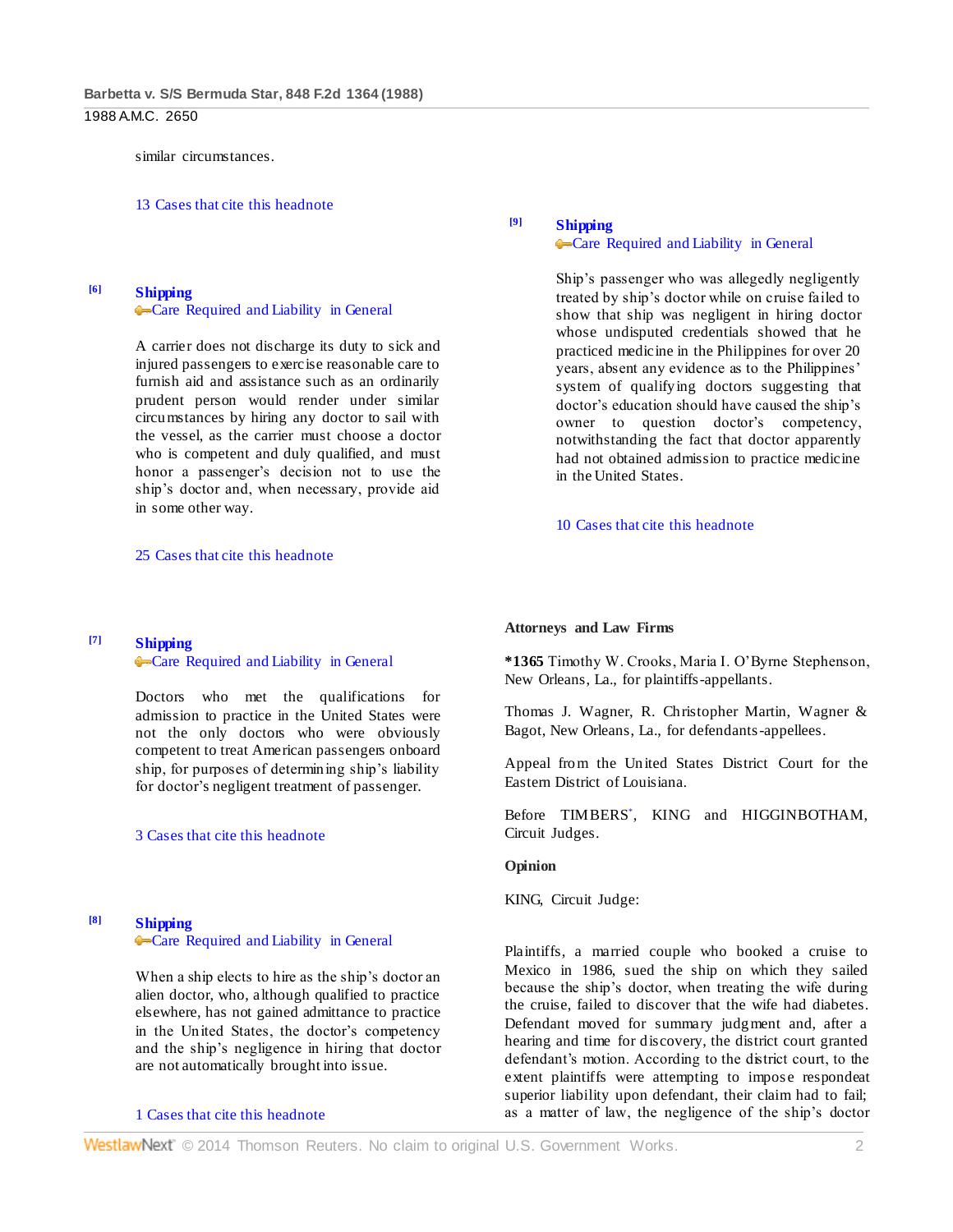could not be imputed to the ship that hired him. And while the ship could be liable, the court conceded, if it negligently hired an incompetent doctor, the evidence in the record did not raise a fact question on that issue. Having now appealed the district court's decision, plaintiffs ask us to reject both reasons which led that court to its conclusion that summary judgment was appropriate. We, however, are convinced that the district court's conclusions were correct. Therefore, we affirm.

# **I.**

On July 21, 1986, Florence L. Barbetta and James D. Barbetta filed suit in the United States District Court for the Eastern District of Louisiana against the S.S. Bermuda Star ("the Star"), the Star's owner ("Billinghurst"), and the company which chartered and operated the Star from January 25, 1986 until January 31, 1986 ("Bahama **\*1366** Cruise"). In their complaint, the Barbettas alleged that they were ticketed passengers on the Star during a cruise which departed from New Orleans, Louisiana on January 25 and sailed to Key West, Florida, Cozumel, Mexico, and Playa del Carmen, Mexico. Shortly after the cruise began, however, Mrs. Barbetta began to feel ill. On January 26, she consulted the ship's doctor ("the doctor") who treated her until January 31. During the five-day period in which the doctor attended her, the Barbettas alleged, Mrs. Barbetta's condition deteriorated-she developed a severe case of pneumonia, lapsed into a coma, and finally had to be removed from the ship and taken to West Jefferson Hospital for treatment. Both the pneumonia and coma, the Barbettas claimed, were caused by the doctor's failure to properly treat Mrs. Barbetta; unbeknownst to Mrs. Barbetta, the Barbettas alleged, at the time Mrs. Barbetta first sought treatment from the doctor, she was suffering from diabetes-a condition which the doctor never diagnosed. Because of the doctor's "malpractice, neglect, carelessness, and negligence" in treating Mrs. Barbetta, the Barbettas continued, Mrs. Barbetta incurred damages of \$700,000 (including medical treatment, pain and suffering, and lost wages) and Mr. Barbetta incurred damages of \$300,000 (including loss of consortium and loss of service, society, and support). Defendants were responsible for these damages, the Barbettas concluded, because they failed to assure that the Star was properly staffed with competent medical personnel. In addition, the Barbettas argued, the doctor's negligence was committed during the course and scope of his employment with Bahama Cruise; therefore, Bahama Cruise was also vicariously liable for the doctor's negligence under the doctrine of respondeat superior.

On October 21, Bahama Cruise and Billinghurst ("defendants") answered the Barbettas' complaint by denying liability and asserting several affirmative defenses. Four months later, defendants filed their motion for summary judgment. In it, defendants argued that under general maritime principles, defendants could not be held liable for the alleged malpractice of the shipboard physician. In addition, defendants argued that by purchasing their cruise tickets, the Barbettas entered into a ticket contract with defendants which was controlled by the terms set out in the ticket. One of those terms, defendants pointed out, specifically noted that any physician provided by defendants was

> solely for the convenience of the Passenger and services rendered by [the physician] to the Passenger are at the latter's expense. Any such person in dealing with, giving service to, treating or operating upon a Passenger is not the servant or agent of the Carrier, and the Carrier shall not be liable for any omission, negligence or damage done by such person.

Because of this contractual disclaimer-which, defendants argued, is "entirely consistent with general maritime principles"-defendants could not be held responsible for the doctor's negligence. Defendants attached to their motion for summary judgment the affidavit of Julio Del Valle, the president of Bahama Cruise, who confirmed that the doctor was employed as an "independent medical expert |" and that he was not a servant or agent of Bahama Cruise. Attached to Del Valle's affidavit were copies of the resume, references, and other documentation which the doctor had provided Bahama Cruise prior to serving as the Star's physician. On March 2, 1987, the Barbettas responded to defendants' motion. In their response, the Barbettas disputed defendants' argument that general principles of maritime law do not support holding the defendants responsible for the doctor's negligence. The Barbettas also denied that the ticket contract disclaimer to which defendants pointed protected defendants from liability-in this particular case, the Barbettas argued, the employment contract between the doctor and Bahama Cruise showed that, despite the ticket's language, the doctor actually was a "servant or agent" of Bahama Cruise; therefore, because the ticket provision indicated to the contrary, that provision never came into play.

**\*1367** On March 11, 1987, the district court held a hearing at which it ruled on defendants' motion. The court began its discussion of the merits of defendants' motion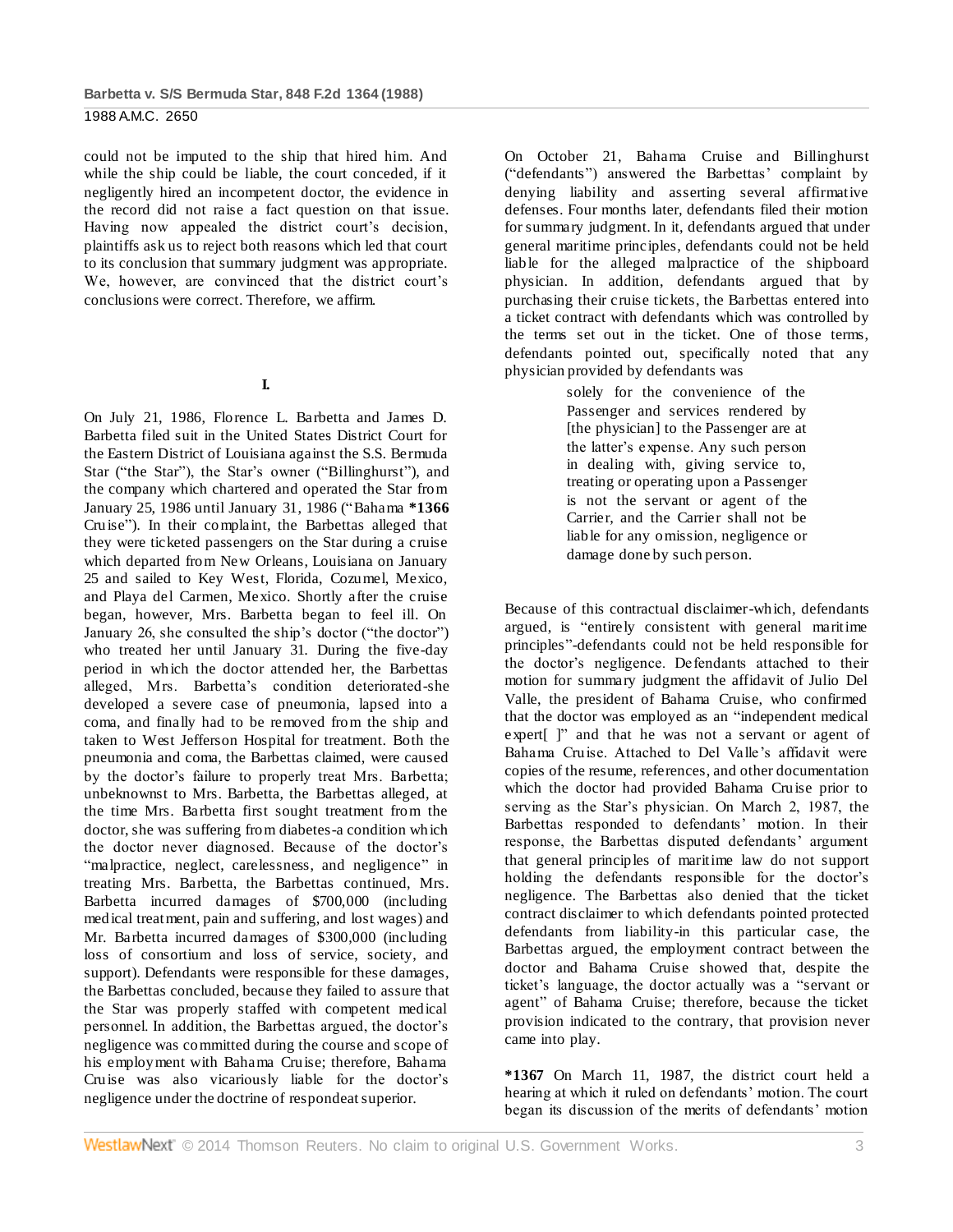by noting that neither the Supreme Court nor this circuit has spoken on the issue of whether a shipping company is liable under the doctrine of respondeat superior when the ship's doctor negligently treats a passenger. Several district courts in other jurisdictions, however, have examined the issue and have determined that liability will not lie; the court admitted, however, that one court has held otherwise and, therefore, concluded that-when no disclaimer provision is involved-the general maritime law offers no completely consistent answer. But in this case, the court explained, the defendants intended to limit their liability for the doctor's negligence by including the disclaimer provision in the ticket contract. And even though the provision stated that the doctor was not a "servant or agent" of the carrier, the obvious intent of the clause was to limit defendants' liability regardless of whether the doctor was actually, for other purposes, classified as an independent contractor or an employee. Therefore, the court concluded, the only real question was whether the defendants' attempt to contractually limit their liability in this way was against public policy. In a normal, non-admiralty situation, the court conceded, public policy would nullify the clause defendants included. But the admiralty context, the court concluded, is sufficiently different to change the result here. As the court explained:

> [W]hether the doctor is an employee or not, a vessel ought to be able to contract in this context, whereas a typical employer could not because of the unusual nature of the voyage, because of the unusual nature of admiralty, and because I think that it is in the best interest of passengers generally for there to be physicians aboard vessels, and that vessel owners are going to be more likely to have physicians aboard if they can have a contract with the passenger.

Consequently, the court found that defendants' liability could not, in this case, be premised on the doctrine of respondeat superior. The court also pointed out, however, that the defendants had, in their motion, completely ignored the assertion, made in the Barbettas' complaint, that defendants were responsible for the Barbettas' damages because defendants negligently hired an incompetent physician for the Star. The defendants acknowledged that they had not covered the negligent hiring argument in their motion and that summary judgment on that point would be premature; for their part, the Barbettas indicated that they wanted to pursue that issue, although they acknowledged that they had not, to date, done so. Because of the unresolved issue, the district court continued its ruling on the motion for ninety days; according to the court, the continuance was specifically designed to permit the Barbettas time in which to gather evidence to raise a fact issue on the negligent hiring claim. The court and the parties agreed to meet again in June to finally resolve defendants' motion.

On June 18, 1987, the Barbettas filed a new memorandum which addressed the negligent hiring argument. From defendants' responses to interrogatories, the Barbettas had learned the details surrounding the doctor's hiring: they learned that Bahama Cruise asked Pacific Asia Overseas Corporation ("PASCOR") to find a doctor for the Star, that PASCOR provided the doctor who treated Mrs. Barbetta, and that Bahama Cruise hired the doctor after reviewing his qualifications. From defendants' response to a request for document production, the Barbettas learned the doctor's qualifications: prior to being employed by Bahama Cruise, the doctor was licensed and practiced medicine in the Philippines for twenty-three years; during his years of practice, he participated in many continuing education programs, was decorated several times for his performance as a doctor in the Philippines military, and was a member in four different medical societies. As to why Bahama Cruise was negligent in hiring this doctor, the Barbettas argued that Bahama Cruise should have made an independent, diligent inquiry into the doctor's qualifications instead of relying solely on **\*1368** the information which led PASCOR to recommend the doctor. Because Bahama Cruise failed to conduct its own investigation, it hired a doctor who was not licensed to practice medicine in the United States, who could not diagnose diabetes, and who had no continuing education during the seven years before Bahama Cruise hired him. The Barbettas attached to their memorandum defendants' responses to interrogatories and copies of the doctor's resume and references which Bahama Cruise received from PASCOR prior to hiring him. One day after receiving the Barbettas' new memorandum, the district court ruled.

In a written order, the district court granted defendants' motion for summary judgment. After quickly noting that the issue of respondeat superior liability had already been resolved, the court turned to the Barbettas' claim that defendants were negligent because they employed a physician without proper investigation as to his qualifications. With respect to this claim, the court noted that it had given the Barbettas ninety days in which to develop material facts to support the claim and concluded that, despite the information contained in the Barbettas' latest memorandum, they had failed to do so. As the court explained, "There is nothing in the documentation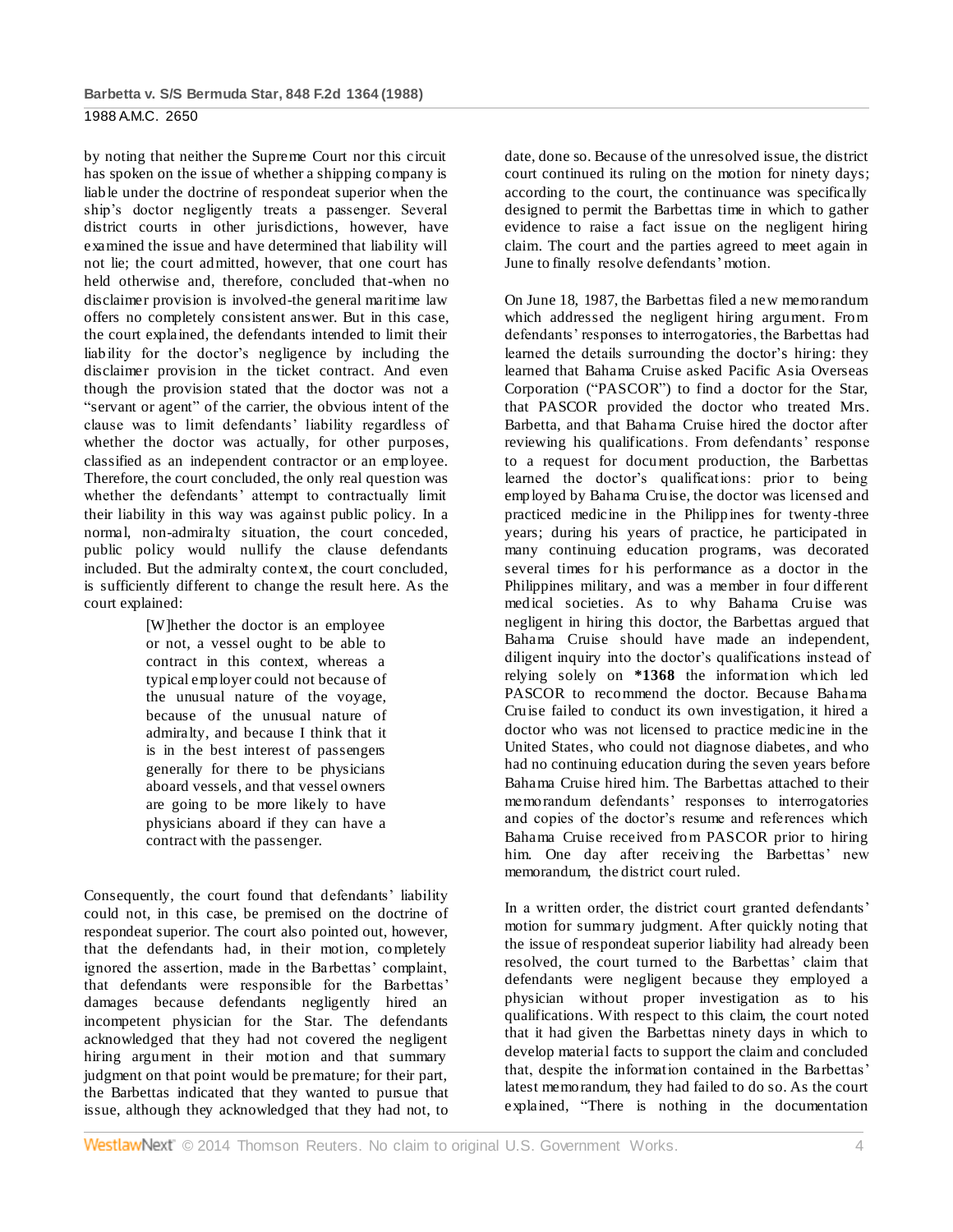submitted since the last hearing to create any genuine issue as to a material fact ... to support the contention that the vessel owners were negligent in employing an incompetent physician." Consequently, the court entered judgment in favor of all defendants and dismissed the Barbettas' suit at their cost. From this judgment, the Barbettas appeal; they present challenges to both the district court's findings. Before reaching the individual arguments, we first turn to the standards by which we review the district court's judgment.

## **II.**

On appeal, we evaluate a district court's decision to grant summary judgment by reviewing the record under the same standards which guided the district court. *[Brooks,](http://www.westlaw.com/Link/Document/FullText?findType=Y&serNum=1987129052&pubNum=350&fi=co_pp_sp_350_1364&originationContext=document&vr=3.0&rs=cblt1.0&transitionType=DocumentItem&contextData=(sc.Default)#co_pp_sp_350_1364)  [Tarlton, Gilbert, Douglas & Kressler v. United States](http://www.westlaw.com/Link/Document/FullText?findType=Y&serNum=1987129052&pubNum=350&fi=co_pp_sp_350_1364&originationContext=document&vr=3.0&rs=cblt1.0&transitionType=DocumentItem&contextData=(sc.Default)#co_pp_sp_350_1364)  Fire Ins. Co.,* [832 F.2d 1358, 1364 \(5th Cir.1987\);](http://www.westlaw.com/Link/Document/FullText?findType=Y&serNum=1987129052&pubNum=350&fi=co_pp_sp_350_1364&originationContext=document&vr=3.0&rs=cblt1.0&transitionType=DocumentItem&contextData=(sc.Default)#co_pp_sp_350_1364) *[Reid v.](http://www.westlaw.com/Link/Document/FullText?findType=Y&serNum=1986112469&pubNum=350&fi=co_pp_sp_350_578&originationContext=document&vr=3.0&rs=cblt1.0&transitionType=DocumentItem&contextData=(sc.Default)#co_pp_sp_350_578)  [State Farm Mut. Auto. Ins. Co.,](http://www.westlaw.com/Link/Document/FullText?findType=Y&serNum=1986112469&pubNum=350&fi=co_pp_sp_350_578&originationContext=document&vr=3.0&rs=cblt1.0&transitionType=DocumentItem&contextData=(sc.Default)#co_pp_sp_350_578)* 784 F.2d 577, 578 (5th [Cir.1986\).](http://www.westlaw.com/Link/Document/FullText?findType=Y&serNum=1986112469&pubNum=350&fi=co_pp_sp_350_578&originationContext=document&vr=3.0&rs=cblt1.0&transitionType=DocumentItem&contextData=(sc.Default)#co_pp_sp_350_578) Consequently, we may affirm a summary judgment "only when we are convinced, after an independent review of the record, that 'there is no genuine issue as to any material fact' and that the movant is 'entitled to a judgment as a matter of law.' " *[Brooks,](http://www.westlaw.com/Link/Document/FullText?findType=Y&serNum=1987129052&pubNum=350&fi=co_pp_sp_350_1364&originationContext=document&vr=3.0&rs=cblt1.0&transitionType=DocumentItem&contextData=(sc.Default)#co_pp_sp_350_1364)* 832 [F.2d at 1364](http://www.westlaw.com/Link/Document/FullText?findType=Y&serNum=1987129052&pubNum=350&fi=co_pp_sp_350_1364&originationContext=document&vr=3.0&rs=cblt1.0&transitionType=DocumentItem&contextData=(sc.Default)#co_pp_sp_350_1364) (quoting [Fed.R.Civ.P. 56\(c\)\)](http://www.westlaw.com/Link/Document/FullText?findType=L&pubNum=1004365&cite=USFRCPR56&originatingDoc=I6c4bbad7958d11d9bdd1cfdd544ca3a4&refType=LQ&originationContext=document&vr=3.0&rs=cblt1.0&transitionType=DocumentItem&contextData=(sc.Default)). We decide questions of law under this standard just as we decide questions of law outside the summary judgment context: de novo. *Id.* Our review of fact questions is deferential to the nonmovant; when a fact question controls disposition on summary judgment, we must "review the facts drawing all inferences most favorable to the party opposing the motion." *Reid,* [784 F.2d at 578.](http://www.westlaw.com/Link/Document/FullText?findType=Y&serNum=1986112469&pubNum=350&fi=co_pp_sp_350_578&originationContext=document&vr=3.0&rs=cblt1.0&transitionType=DocumentItem&contextData=(sc.Default)#co_pp_sp_350_578) This deferential review, of course, does not guarantee that whenever a fact question is involved a nonmovant will survive a summary judgment motion. If the evidence which a nonmovant has developed does not, even when viewed deferentially, raise a genuine issue of material fact on an element essential to the nonmovant's case and on which the nonmovant will bear the burden of proof at trial, summary judgment is appropriate. *[Celotex Corp. v.](http://www.westlaw.com/Link/Document/FullText?findType=Y&serNum=1986132677&pubNum=708&fi=co_pp_sp_708_2552&originationContext=document&vr=3.0&rs=cblt1.0&transitionType=DocumentItem&contextData=(sc.Default)#co_pp_sp_708_2552)  Catrett,* [477 U.S. 317, 322-23, 106 S.Ct. 2548, 2552-53,](http://www.westlaw.com/Link/Document/FullText?findType=Y&serNum=1986132677&pubNum=708&fi=co_pp_sp_708_2552&originationContext=document&vr=3.0&rs=cblt1.0&transitionType=DocumentItem&contextData=(sc.Default)#co_pp_sp_708_2552)  [91 L.Ed.2d 265 \(1986\);](http://www.westlaw.com/Link/Document/FullText?findType=Y&serNum=1986132677&pubNum=708&fi=co_pp_sp_708_2552&originationContext=document&vr=3.0&rs=cblt1.0&transitionType=DocumentItem&contextData=(sc.Default)#co_pp_sp_708_2552) *Noyola v. Texas Dept. of Human Resources,* 846 F.2d 1021, 1023(5th Cir.1988). In this case, the Barbettas' claim raises a question of law: Assuming the doctor was negligent in performing his duties, would the doctrine of respondeat superior impose liability on the defendants? The claim also raises a question of fact: Did defendants negligently hire an incompetent doctor? Keeping the standards of review for each in mind, we turn first to the question of law.

liability, the district court first assumed that general maritime law imposes the liability and, because it made the assumption, went on to find both that public policy permits the liability to be disclaimed and that defendants, through the ticket contract, made a successful disclaimer in this case. Instead of looking at the ticket contract, we focus our attention **\*1369** on the question whose answer the district court assumed: Does general maritime law impose liability, under the doctrine of respondeat superior, upon a carrier or ship owner for the negligence of a ship's doctor who treats the ship's passengers? Although neither the Supreme Court, this court, nor any district court in this circuit has ruled on the question, we are not without guidance. An impressive number of courts from many jurisdictions have, for almost one hundred years, followed the same basic rule: When a carrier undertakes to employ a doctor aboard ship for its passengers' convenience, the carrier has a duty to employ a doctor who is competent and duly qualified. If the carrier breaches its duty, it is responsible for its own negligence. If the doctor is negligent in treating a passenger, however, that negligence will not be imputed to the carrier.<sup>1</sup> *E.g., The Korea Maru,* [254 F. 397, 399 \(9th](http://www.westlaw.com/Link/Document/FullText?findType=Y&serNum=1919100793&pubNum=348&fi=co_pp_sp_348_399&originationContext=document&vr=3.0&rs=cblt1.0&transitionType=DocumentItem&contextData=(sc.Default)#co_pp_sp_348_399)  [Cir.1918\);](http://www.westlaw.com/Link/Document/FullText?findType=Y&serNum=1919100793&pubNum=348&fi=co_pp_sp_348_399&originationContext=document&vr=3.0&rs=cblt1.0&transitionType=DocumentItem&contextData=(sc.Default)#co_pp_sp_348_399) *The Great Northern,* [251 F. 826, 830-32 \(9th](http://www.westlaw.com/Link/Document/FullText?findType=Y&serNum=1918100536&pubNum=348&fi=co_pp_sp_348_830&originationContext=document&vr=3.0&rs=cblt1.0&transitionType=DocumentItem&contextData=(sc.Default)#co_pp_sp_348_830)  [Cir.1918\);](http://www.westlaw.com/Link/Document/FullText?findType=Y&serNum=1918100536&pubNum=348&fi=co_pp_sp_348_830&originationContext=document&vr=3.0&rs=cblt1.0&transitionType=DocumentItem&contextData=(sc.Default)#co_pp_sp_348_830) *[Di Bonaventure v. Home Lines, Inc.,](http://www.westlaw.com/Link/Document/FullText?findType=Y&serNum=1982117772&pubNum=345&fi=co_pp_sp_345_103&originationContext=document&vr=3.0&rs=cblt1.0&transitionType=DocumentItem&contextData=(sc.Default)#co_pp_sp_345_103)* 536 [F.Supp. 100, 103-04 \(E.D. Penn.1982\);](http://www.westlaw.com/Link/Document/FullText?findType=Y&serNum=1982117772&pubNum=345&fi=co_pp_sp_345_103&originationContext=document&vr=3.0&rs=cblt1.0&transitionType=DocumentItem&contextData=(sc.Default)#co_pp_sp_345_103) *Cimini v. Italia Crociere Int'l S.P.A.,* 1981 A.M.C. 2674, 2677 (S.D.N.Y.1981); *[Amdur v. Zim Israel Navigation Co.,](http://www.westlaw.com/Link/Document/FullText?findType=Y&serNum=1969116556&pubNum=345&fi=co_pp_sp_345_1042&originationContext=document&vr=3.0&rs=cblt1.0&transitionType=DocumentItem&contextData=(sc.Default)#co_pp_sp_345_1042)* 310 [F.Supp. 1033, 1042 \(S.D.N.Y.1969\);](http://www.westlaw.com/Link/Document/FullText?findType=Y&serNum=1969116556&pubNum=345&fi=co_pp_sp_345_1042&originationContext=document&vr=3.0&rs=cblt1.0&transitionType=DocumentItem&contextData=(sc.Default)#co_pp_sp_345_1042) *[Branch v.](http://www.westlaw.com/Link/Document/FullText?findType=Y&serNum=1935129721&pubNum=345&originationContext=document&vr=3.0&rs=cblt1.0&transitionType=DocumentItem&contextData=(sc.Default))  [Compagnie Generale Transatlantique,](http://www.westlaw.com/Link/Document/FullText?findType=Y&serNum=1935129721&pubNum=345&originationContext=document&vr=3.0&rs=cblt1.0&transitionType=DocumentItem&contextData=(sc.Default))* 11 F.Supp. 832 [\(S.D.N.Y.1935\);](http://www.westlaw.com/Link/Document/FullText?findType=Y&serNum=1935129721&pubNum=345&originationContext=document&vr=3.0&rs=cblt1.0&transitionType=DocumentItem&contextData=(sc.Default)) *[Churchill v. United Fruit Co.,](http://www.westlaw.com/Link/Document/FullText?findType=Y&serNum=1924125748&pubNum=348&fi=co_pp_sp_348_402&originationContext=document&vr=3.0&rs=cblt1.0&transitionType=DocumentItem&contextData=(sc.Default)#co_pp_sp_348_402)* 294 F. [400, 402 \(D. Mass.1923\);](http://www.westlaw.com/Link/Document/FullText?findType=Y&serNum=1924125748&pubNum=348&fi=co_pp_sp_348_402&originationContext=document&vr=3.0&rs=cblt1.0&transitionType=DocumentItem&contextData=(sc.Default)#co_pp_sp_348_402) *The [Napolitan Prince,](http://www.westlaw.com/Link/Document/FullText?findType=Y&serNum=1905100983&pubNum=348&fi=co_pp_sp_348_160&originationContext=document&vr=3.0&rs=cblt1.0&transitionType=DocumentItem&contextData=(sc.Default)#co_pp_sp_348_160)* 134 F. [159, 160 \(E.D.N.Y.1904\);](http://www.westlaw.com/Link/Document/FullText?findType=Y&serNum=1905100983&pubNum=348&fi=co_pp_sp_348_160&originationContext=document&vr=3.0&rs=cblt1.0&transitionType=DocumentItem&contextData=(sc.Default)#co_pp_sp_348_160) *[O'Brien v. Cunard Steamship](http://www.westlaw.com/Link/Document/FullText?findType=Y&serNum=1891010408&pubNum=577&fi=co_pp_sp_577_267&originationContext=document&vr=3.0&rs=cblt1.0&transitionType=DocumentItem&contextData=(sc.Default)#co_pp_sp_577_267)  Co.,* [154 Mass. 272, 28 N.E. 266, 267 \(1891\);](http://www.westlaw.com/Link/Document/FullText?findType=Y&serNum=1891010408&pubNum=577&fi=co_pp_sp_577_267&originationContext=document&vr=3.0&rs=cblt1.0&transitionType=DocumentItem&contextData=(sc.Default)#co_pp_sp_577_267) *[Laubheim](http://www.westlaw.com/Link/Document/FullText?findType=Y&serNum=1887040728&pubNum=577&originationContext=document&vr=3.0&rs=cblt1.0&transitionType=DocumentItem&contextData=(sc.Default))  [v. De Koninglyke Neder Landsche Stoomboot](http://www.westlaw.com/Link/Document/FullText?findType=Y&serNum=1887040728&pubNum=577&originationContext=document&vr=3.0&rs=cblt1.0&transitionType=DocumentItem&contextData=(sc.Default))  Maatschappy,* [107 N.Y. 228, 13 N.E. 781 \(1887\).](http://www.westlaw.com/Link/Document/FullText?findType=Y&serNum=1887040728&pubNum=577&originationContext=document&vr=3.0&rs=cblt1.0&transitionType=DocumentItem&contextData=(sc.Default)) *See [De](http://www.westlaw.com/Link/Document/FullText?findType=Y&serNum=1943120390&pubNum=708&fi=co_pp_sp_708_817&originationContext=document&vr=3.0&rs=cblt1.0&transitionType=DocumentItem&contextData=(sc.Default)#co_pp_sp_708_817)  [Zon v. American President Lines, Ltd.,](http://www.westlaw.com/Link/Document/FullText?findType=Y&serNum=1943120390&pubNum=708&fi=co_pp_sp_708_817&originationContext=document&vr=3.0&rs=cblt1.0&transitionType=DocumentItem&contextData=(sc.Default)#co_pp_sp_708_817)* 318 U.S. 660, 666-67 n. 2, 63 S.Ct. [814, 817-18 n. 2, 87 L.Ed. 1065](http://www.westlaw.com/Link/Document/FullText?findType=Y&serNum=1943120390&pubNum=708&fi=co_pp_sp_708_817&originationContext=document&vr=3.0&rs=cblt1.0&transitionType=DocumentItem&contextData=(sc.Default)#co_pp_sp_708_817)  [\(1943\)](http://www.westlaw.com/Link/Document/FullText?findType=Y&serNum=1943120390&pubNum=708&fi=co_pp_sp_708_817&originationContext=document&vr=3.0&rs=cblt1.0&transitionType=DocumentItem&contextData=(sc.Default)#co_pp_sp_708_817) (tracing the development of the basic rule in the state courts, and recognizing the influence which those state "judges of great learning, for courts of last resort of states having much to do with maritime pursuits," had on the rule's development in the federal courts); *see also* 1 M. Norris, The Law of Maritime Personal Injuries § 39 (3d ed. 1975).

There are two justifications for the rule. The first justification emphasizes the nature of the relationship between the passenger and the physician, and the carrier's lack of control over that relationship. As the Massachusetts Supreme Court explained in *O'Brien:*

> The work which the physician or surgeon does ... is under the control of the passengers themselves. It is their

**[1] [2]** In answering the question of respondeat superior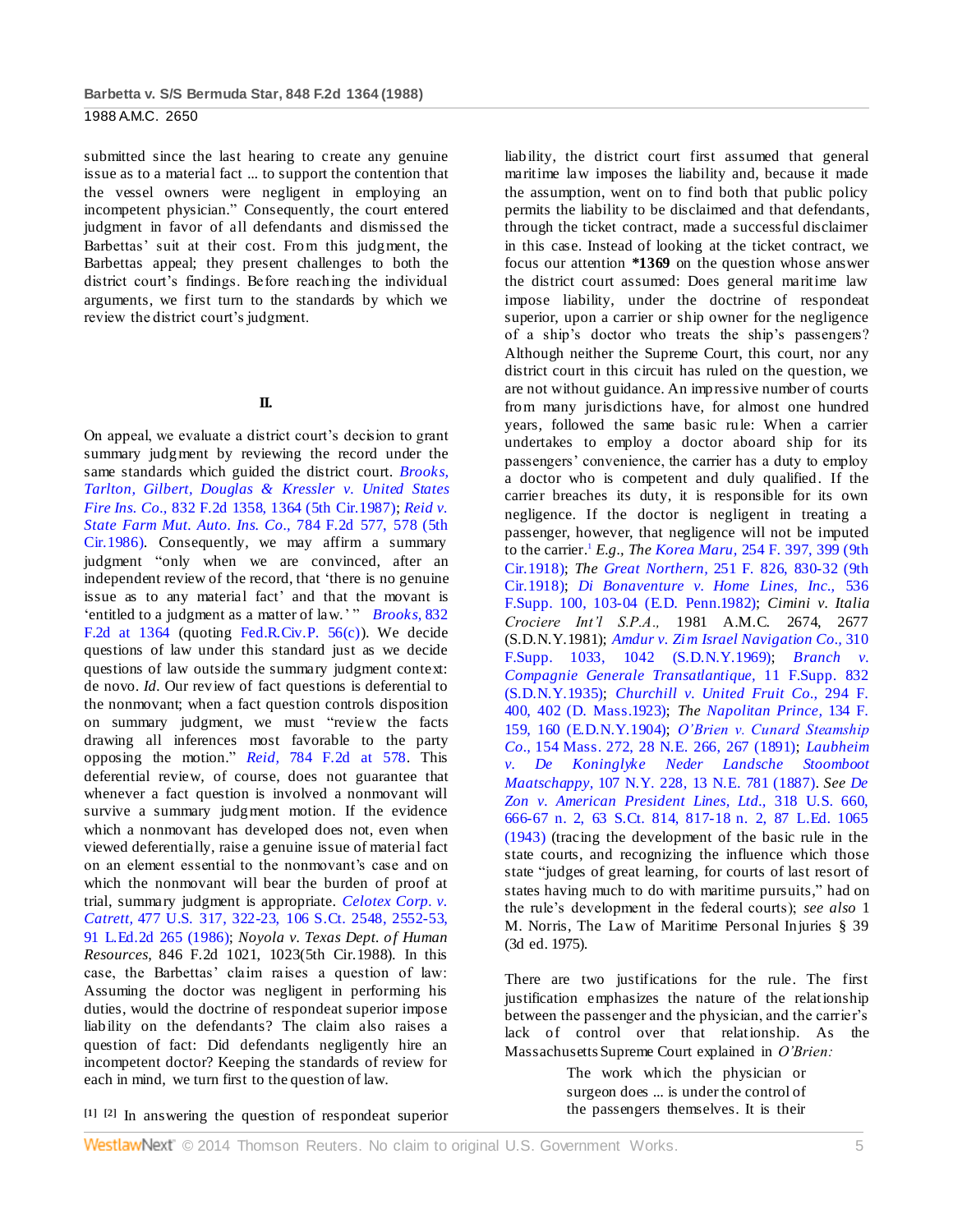business, not the business of the carrier.... The master or owners of the ship cannot interfere in the treatment of the medical officer when he attends a passenger. He is not their servant engaged in their business, and subject to their control as to his mode of treatment.

*O'Brien,* [28 N.E. at 267;](http://www.westlaw.com/Link/Document/FullText?findType=Y&serNum=1891010408&pubNum=577&fi=co_pp_sp_577_267&originationContext=document&vr=3.0&rs=cblt1.0&transitionType=DocumentItem&contextData=(sc.Default)#co_pp_sp_577_267) *accord [Churchill,](http://www.westlaw.com/Link/Document/FullText?findType=Y&serNum=1924125748&pubNum=348&fi=co_pp_sp_348_401&originationContext=document&vr=3.0&rs=cblt1.0&transitionType=DocumentItem&contextData=(sc.Default)#co_pp_sp_348_401)* 294 F. at [401-02;](http://www.westlaw.com/Link/Document/FullText?findType=Y&serNum=1924125748&pubNum=348&fi=co_pp_sp_348_401&originationContext=document&vr=3.0&rs=cblt1.0&transitionType=DocumentItem&contextData=(sc.Default)#co_pp_sp_348_401) *The [Great Northern,](http://www.westlaw.com/Link/Document/FullText?findType=Y&serNum=1918100536&pubNum=348&fi=co_pp_sp_348_831&originationContext=document&vr=3.0&rs=cblt1.0&transitionType=DocumentItem&contextData=(sc.Default)#co_pp_sp_348_831)* 251 F. at 831. Along with recognizing that the relationship between a ship's doctor and a passenger limits a carrier's ability to control the doctor as he serves the passengers, the courts have also recognized a second restrictive force. As one court explained:

> [A] shipping company is not in the business of providing medical services to passengers; it does not possess the expertise requisite to supervise a physician or surgeon carried on board a ship as a convenience to passengers. A ship is not a floating hospital; a ship's physician is **\*1370** an independent medical expert engaged on the basis of his professional qualifications and carried on board a ship for the convenience of passengers, who are free to contract with him for any medical services they may require.

*Amdur,* [310 F.Supp. at 1042;](http://www.westlaw.com/Link/Document/FullText?findType=Y&serNum=1969116556&pubNum=345&fi=co_pp_sp_345_1042&originationContext=document&vr=3.0&rs=cblt1.0&transitionType=DocumentItem&contextData=(sc.Default)#co_pp_sp_345_1042) *accord O'Brien,* [28 N.E. at](http://www.westlaw.com/Link/Document/FullText?findType=Y&serNum=1891010408&pubNum=577&fi=co_pp_sp_577_267&originationContext=document&vr=3.0&rs=cblt1.0&transitionType=DocumentItem&contextData=(sc.Default)#co_pp_sp_577_267)  [267](http://www.westlaw.com/Link/Document/FullText?findType=Y&serNum=1891010408&pubNum=577&fi=co_pp_sp_577_267&originationContext=document&vr=3.0&rs=cblt1.0&transitionType=DocumentItem&contextData=(sc.Default)#co_pp_sp_577_267) ("The law does not put the business of treating sick passengers into the charge of common carriers, and make them responsible for the proper management of it."). The reason, of course, that both justifications for the general rule are tied to the concept of control is that respondeat superior liability is predicated upon the control inherent in a master-servant relationship. *[Di Bonaventure,](http://www.westlaw.com/Link/Document/FullText?findType=Y&serNum=1982117772&pubNum=345&fi=co_pp_sp_345_104&originationContext=document&vr=3.0&rs=cblt1.0&transitionType=DocumentItem&contextData=(sc.Default)#co_pp_sp_345_104)* 536 [F.Supp. at 104.](http://www.westlaw.com/Link/Document/FullText?findType=Y&serNum=1982117772&pubNum=345&fi=co_pp_sp_345_104&originationContext=document&vr=3.0&rs=cblt1.0&transitionType=DocumentItem&contextData=(sc.Default)#co_pp_sp_345_104) Because it would be inconsistent with the basic theory of respondeat superior liability to impose responsibility vicariously where the "master"-that is, the ship owner or carrier-lacks the ability to meaningfully control the relevant actions of its "servant"-that is, the ship's doctor-these courts have refused to do so.

The Barbettas recognize that by asking us to impute the doctor's negligence, to the extent it exists, onto the defendants, they are asking us to reject a rule of law which courts that have considered the question for the last one hundred years have embraced. The Barbettas point out, however, that our departure from the course which these courts have taken would not be unprecedented. In 1959, a federal district court in California specifically rejected the general rule, and in its place, adopted another:

> It is our opinion that, where a ship's physician is in the regular employment of a ship, as a salaried member of the crew, subject to the ship's discipline and the master's orders, and presumably also under the general direction and supervision of the company's chief surgeon through modern means of communication, he is, for the purposes of respondeat superior at least, in the nature of an employee or servant for whose negligent treatment of a passenger a shipowner may be held liable.

*[Nietes v. American President Lines, Ltd.,](http://www.westlaw.com/Link/Document/FullText?findType=Y&serNum=1959109180&pubNum=345&fi=co_pp_sp_345_220&originationContext=document&vr=3.0&rs=cblt1.0&transitionType=DocumentItem&contextData=(sc.Default)#co_pp_sp_345_220)* 188 F.Supp. [219, 220 \(N.D. Cal.1959\);](http://www.westlaw.com/Link/Document/FullText?findType=Y&serNum=1959109180&pubNum=345&fi=co_pp_sp_345_220&originationContext=document&vr=3.0&rs=cblt1.0&transitionType=DocumentItem&contextData=(sc.Default)#co_pp_sp_345_220) *see* 1 M. Norris, The Law of Maritime Personal Injuries § 39 (3d ed. 1975) (approving the *Nietes* court's analysis). The *Nietes* court claimed to have been led to this rule by its conclusion that concerns over a carrier's ability to control or supervise a professionally skilled physician are not a "realistic basis for the determination of liability in our modern, highly organized industrial society." *Nietes,* [188 F.Supp. at 220.](http://www.westlaw.com/Link/Document/FullText?findType=Y&serNum=1959109180&pubNum=345&fi=co_pp_sp_345_220&originationContext=document&vr=3.0&rs=cblt1.0&transitionType=DocumentItem&contextData=(sc.Default)#co_pp_sp_345_220) As the *Nietes* court saw it, liability is proper despite the carrier's lack of control because "the employment of a doctor aboard ship is a beneficial substitute" for an otherwise more costly duty which the shipowner owes to its passengers-to provide such care and attention as is reasonable and practicable under the circumstances, even if that means changing course and putting in at the nearest port. *Id.* at 221. Advocating the *Nietes* court's position, the Barbettas now ask us to adopt that court's rule and determine whether vicarious liability lies for a doctor's negligence based upon a strict evaluation of the doctor's relationship with the carrier or ship owner: if the doctor is "in the regular employment of the ship," liability will be imputed to the employer; if the doctor is not an employee, liability will not be imputed. For several reasons, we decline to follow the *Nietes* court's lead.

First of all, we find the *Nietes* court's reasoning to be internally contradictory. The court claimed that the carrier's ability to control the doctor should not be considered in determining whether to impose vicarious liability; instead, as the court expressed it, a carrier must be liable for a ship doctor's negligent treatment because the carrier chose to discharge its duty to provide its passengers with reasonable medical care by bringing the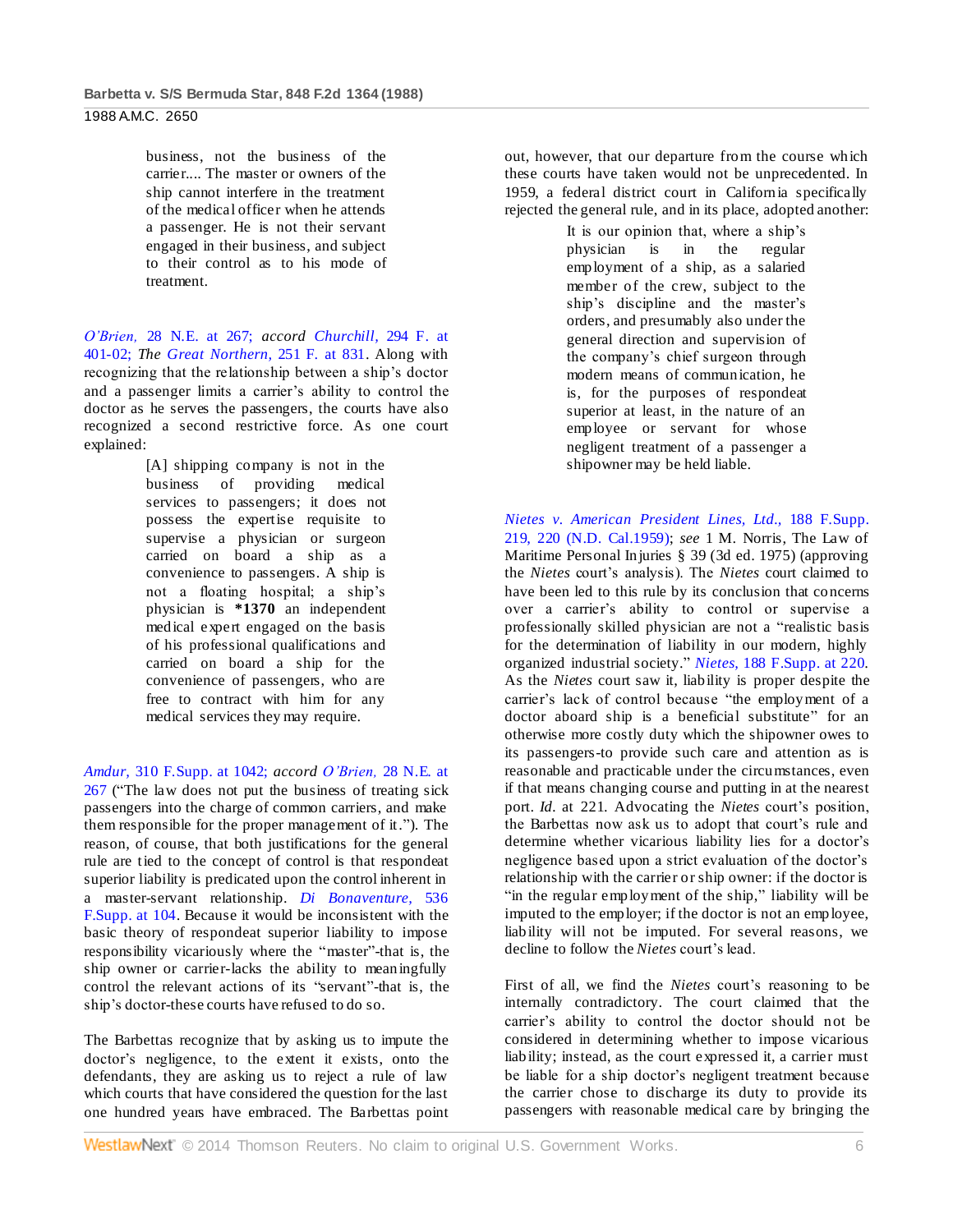doctor aboard the ship. The policy underlying the court's rule, therefore, sounds in strict liability. The rule the *Nietes* court actually adopted, however, imposes liability only when the carrier has some control over the doctor it brought on board: if the carrier pays the doctor's salary, can subject him to discipline, and can give him orders, the carrier is responsible for the doctor's negligence. Despite its words to the contrary, therefore, **\*1371** the *Nietes* court did understand that the control inherent in a master-servant relationship is the foundation upon which respondeat superior liability normally rests. Consequently, the difference between those courts that have refused to impose vicarious liability and the *Nietes* court is that the *Nietes* court apparently believed that the employment relationship between a carrier and a ship's doctor provides the necessary control. We disagree.

**[3] [4]** We think that the *Nietes* court has confused the employer's right to control its employees' general actions with its ability to control those specific actions which could subject the employer to liability. In the case of a ship's doctor, as we explained above, numerous courts have found that the carrier or ship owner lacks both (1) the expertise to meaningfully evaluate and, therefore, control a doctor's treatment of his patients and (2) the power, even if it had the knowledge, to intrude into the physician-patient relationship. The *Nietes* court's only acknowledgement of this, the true difficulty with imposing liability based upon a theory of control, was its "presumption" that the ship's doctor is always linked, through modern means of communication, to a "chief surgeon" with the power to supervise and the discretion to direct the ship doctor's hand. We think that with this presumption, the *Nietes* court unrealistically presumed away the problem; as the *Amdur* court explained when commenting on *Nietes:*

> It is pure sophistry to assert that a ship's master is capable of "supervising" the medical treatment rendered by a physician, or that some shore-based "company chief surgeon," by his very existence, is capable of supervising or controlling the actions of a ship's physician. A shore-bound chief surgeon may indeed be capable of setting forth general medical procedures of engaging the services of competent physicians, and of prescribing the contents of the ship's medical chest; but he does not occupy a position of control over a ship's physician sufficiently immediate to warrant equation with the hospital-doctor

standard. To pretend, as the *Nietes* case does, that mere employment of a physician by a shipping company ... creates control, is to create a species of liability without fault which is without precedent.

*Amdur,* [310 F.Supp. at 1042-43;](http://www.westlaw.com/Link/Document/FullText?findType=Y&serNum=1969116556&pubNum=345&fi=co_pp_sp_345_1042&originationContext=document&vr=3.0&rs=cblt1.0&transitionType=DocumentItem&contextData=(sc.Default)#co_pp_sp_345_1042) *accord [Di Bonaventure,](http://www.westlaw.com/Link/Document/FullText?findType=Y&serNum=1982117772&pubNum=345&fi=co_pp_sp_345_103&originationContext=document&vr=3.0&rs=cblt1.0&transitionType=DocumentItem&contextData=(sc.Default)#co_pp_sp_345_103)* [536 F.Supp. at 103-04.](http://www.westlaw.com/Link/Document/FullText?findType=Y&serNum=1982117772&pubNum=345&fi=co_pp_sp_345_103&originationContext=document&vr=3.0&rs=cblt1.0&transitionType=DocumentItem&contextData=(sc.Default)#co_pp_sp_345_103) We agree with those courts which have concluded that if the carrier's ability to control the doctor's treatment is a necessary prerequisite to imposing liability, liability cannot-as the *Nietes* court would have it-turn on whether the doctor is technically an employee or an independent contractor. Moreover, we also agree with those same courts that in reality, a carrier cannot exercise control over the ship's doctor as he practices medicine; if control is a prerequisite to respondeat superior liability, therefore, the general rule against holding the carrier or ship owner vicariously liable for the doctor's negligence must prevail. The only remaining question is whether control is, as all these courts have found, a necessary prerequisite. The only argument to the contrary was espoused by the *Nietes* court: that a carrier employs a doctor as an economically efficient way of discharging a duty to its passengers which could and, if the doctor is negligent, should be more costly; if the carrier is to benefit from the doctor's presence, the argument goes, it should also bear the costs associated with its choice.

**[5] [6]** We agree that although a carrier has no duty to furnish a doctor for its passengers' use, it does owe its sick and injured passengers a duty to exercise "reasonable care to furnish such aid and assistance as ordinarily prudent persons would render under similar circumstances." 1 M. Norris, The Law of Maritime Personal Injuries § 39 (3d ed. 1975). But we do not agree with the *Nietes* court's assumption that by hiring any doctor to sail with the vessel, the carrier discharges that duty. First of all, the cases uniformly hold that a carrier, when hiring a doctor for its passengers' convenience, must choose a doctor who is competent and duly qualified. To the extent that a carrier negligently hires an incompetent doctor, therefore, the carrier has not discharged its duty to its sick **\*1372** and injured passengers. Second, as the Barbettas' counsel acknowledged during oral argument, even though a ship's doctor is provided for the passenger's convenience, no passenger is required to use the doctor's services; consequently, as counsel also conceded, a carrier must honor a passenger's decision not to use the ship's doctor and, when necessary, discharge its duty to provide aid in some other way. Given that the *Nietes* court wrongly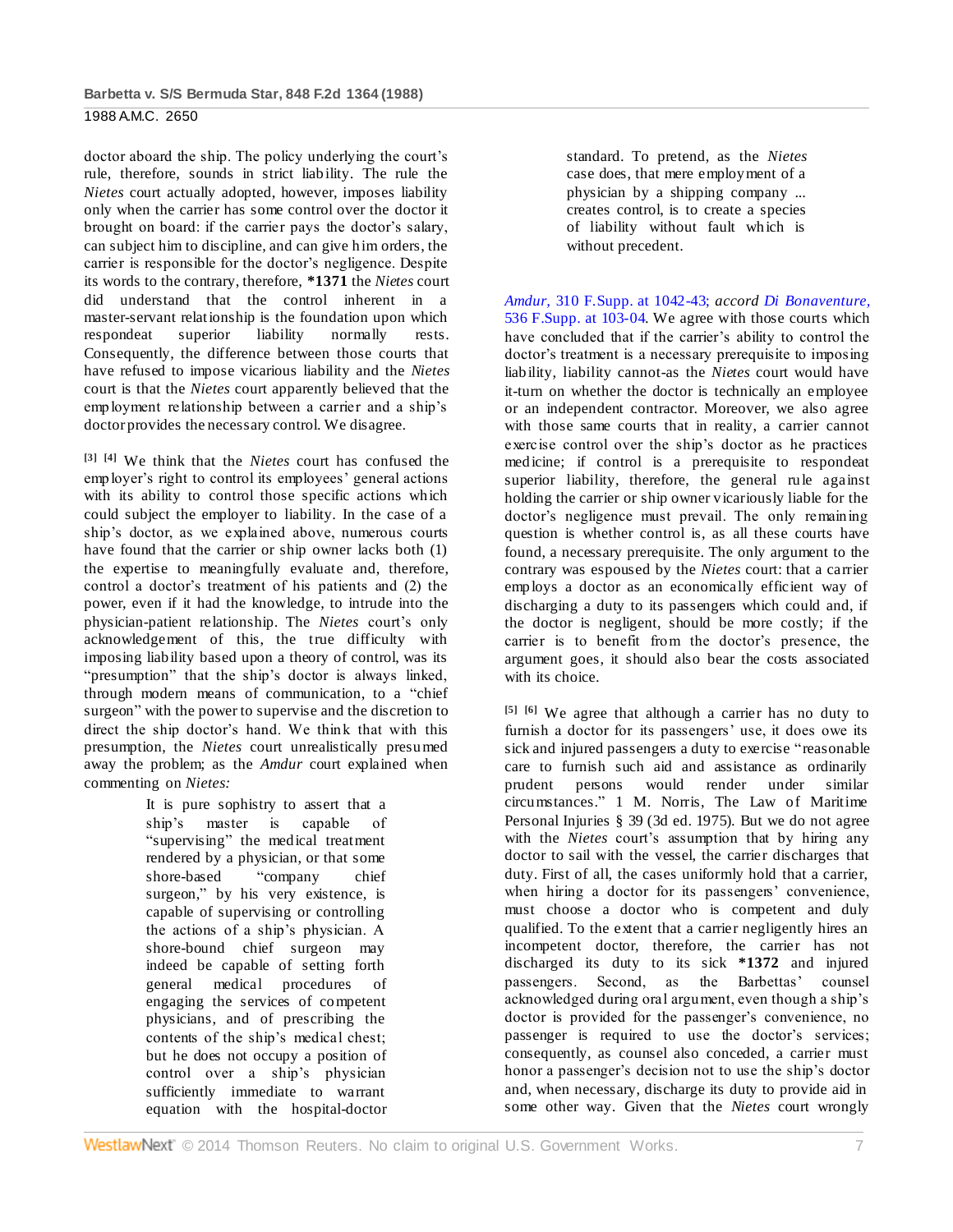assumed that without respondeat superior liability, a carrier could escape legal responsibility simply by providing any doctor for its passengers, we reject that court's analysis of why vicarious liability is necessary. Instead, we hold-as has every court to consider the question in the last one hundred years except the *Nietes* court-that general maritime law does not impose liability under the doctrine of respondeat superior upon a carrier or ship owner for the negligence of a ship's doctor who treats the ship's passengers.<sup>2</sup> We turn, therefore, to the remaining issue on appeal: Did the district court err in concluding that the Barbettas failed to raise, through summary judgment evidence, a fact issue as to whether defendants negligently hired the doctor?

The summary judgment evidence filed by both parties showed that Bahama Cruise hired the doctor after PASCOR recommended him for employment. The doctor had obtained a doctor of medicine degree from the Universitas Sancti Thomae in the Philippines in 1962, and became certified to practice medicine in the Philippines after passing his Medical Boards Examination Test. While a practicing physician, the doctor attended six different post-graduate seminars on a variety of medical topics. He worked in Manila as company physician for BF Goodrich Corp. from 1963 to 1964, served as a medical officer in the armed forces of the Philippines from 1965 to 1976, worked as part of the medical staff for the United States' VA clinic in Manila from 1976 to 1983, worked in Japan as company physician for Kubota Construction Co. from 1983 to 1984, and was assistant chief of hospital staff at Medicare Community Hospital and Health Center in General Tinio from 1984 until he was hired by Bahama Cruise in 1985. For his performance during his service with the Philippines' military, the doctor was twice decorated; for his performance during his employment with the VA clinic in Manila, the doctor received several letters of recommendation from his superiors.

The Barbettas deduce from this evidence two pieces of information which, they maintain, raise a jury question about whether Bahama Cruise negligently hired an incompetent doctor. The first piece of information is that while he served as physician aboard the Star, the doctor apparently was not qualified to practice medicine within the United States; this information is important, the Barbettas maintain, because when a carrier hires a doctor who cannot practice medicine in the United States, it commits "actionable negligence." The Barbettas' only support for this proposition comes from Title 8 to the United States Code, which lists among those classes of aliens which "shall be ineligible to receive visas and shall be excluded from admission into the United States:'

medical school not accredited by a body or bodies approved for the purpose by the Secretary of Education (regardless of whether such school of medicine is in the United States) and are coming to the United States principally to perform services as **\*1373** members of the medical profession, except such aliens who have passed parts I and II of the National Board of Medical Examiners Examination (or an equivalent examination as determined by the Secretary of Health and Human Services) and who are competent in oral and written English.

8 U.S.C. §  $1182(a)(32)$ . For several reasons, we cannot agree that on this point the Barbettas have raised a genuine issue of material fact. First, the law which the Barbettas cite does not support the argument for which the Barbettas cite it. [Section 1182 of Title 8](http://www.westlaw.com/Link/Document/FullText?findType=L&pubNum=1000546&cite=8USCAS1182&originatingDoc=I6c4bbad7958d11d9bdd1cfdd544ca3a4&refType=LQ&originationContext=document&vr=3.0&rs=cblt1.0&transitionType=DocumentItem&contextData=(sc.Default)) obviously does not seek to control the qualifications of doctors who serve aboard passenger ships; it merely determines those aliens to whom visas, and, therefore, admission into the United States may not be granted. In this case, of course, we are not concerned with whether the doctor should be granted admission into the United States to practice medicine. Second, we have found neither case support nor statutory support for the Barbettas' argument that a passenger ship which serves-among others-American passengers must, if it employs a doctor, employ one who is qualified to practice medicine in the United States.

**[7] [8] [9]** Given the lack of support for their position, the Barbettas are really asking us to do two things: (1) hold, for the first time and as a matter of public policy, that alien doctors who meet the qualifications for admission to practice medicine in the United States are the only doctors who are obviously competent to treat American passengers aboard ship and, therefore, that (2) if a ship elects to hire an alien doctor who, although qualified to practice elsewhere, has not gained admittance to practice in the United States, the doctor's competency and the ship's negligence in hiring that doctor are automatically in issue. We see no reason to do either, especially in this situation. The Barbettas point to nothing about the Philippines' system of qualifying doctors which suggests that the doctor's education should have caused defendants to question the doctor's competency. They point to nothing in the doctor's record which suggests that the doctor's work experience should have caused defendants to question the doctor's competency. In the face of these

[a]liens who are graduates of a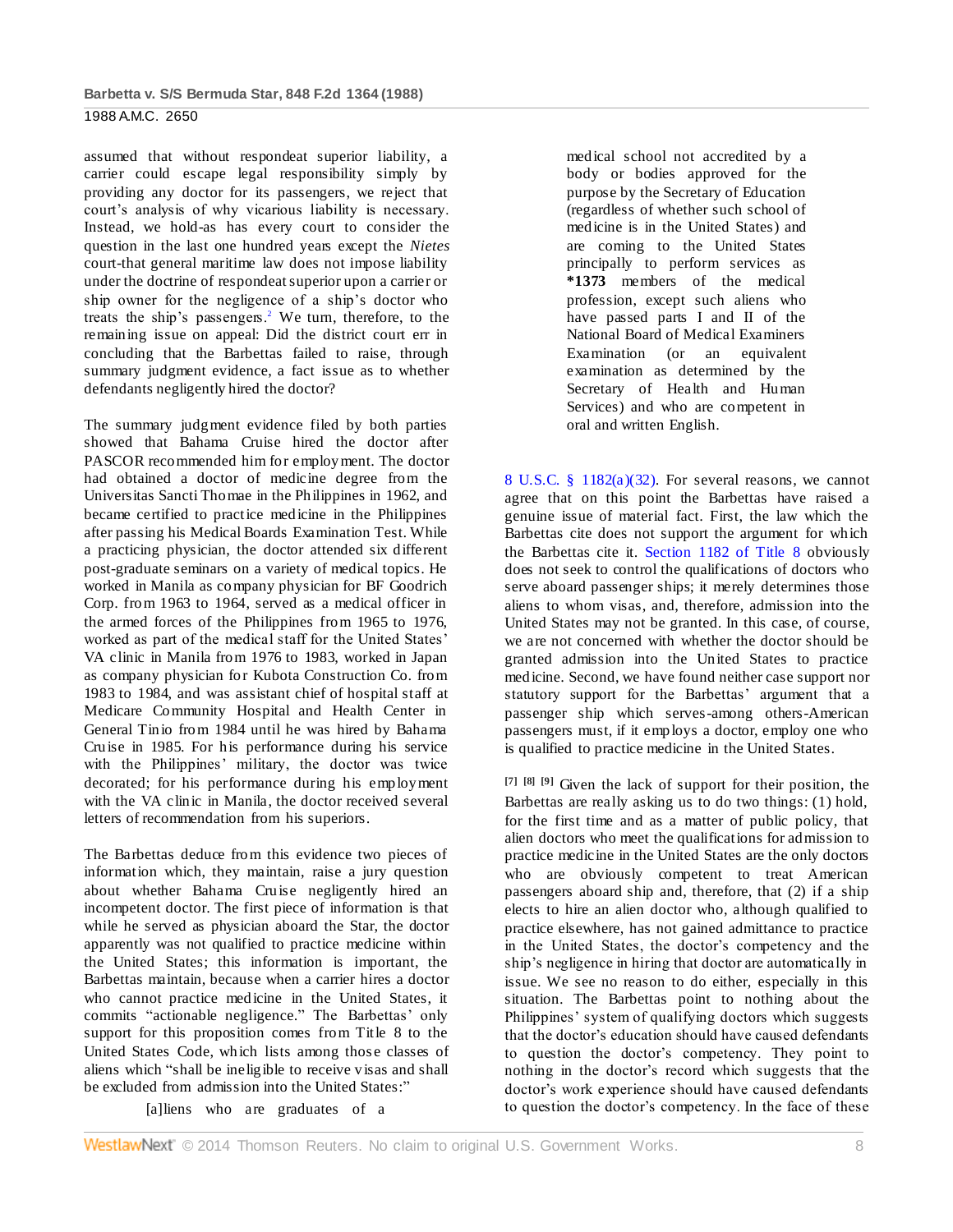undisputed credentials which show that the doctor practiced medicine in the Philippines for over twenty years, we are unwilling to say that a fact question on either the doctor's competence or Bahama Cruise's negligence arises simply because the doctor apparently did not obtain admission into the United States to practice medicine.

We think the fact that the Barbettas have not disputed the doctor's record qualifications also explains why the second piece of information the Barbettas point to is insufficient to create a fact question. The Barbettas argue that it may have been negligent for Bahama Cruise to decide to hire the doctor based solely on PASCOR's recommendation and the qualifications which PASCOR provided Bahama Cruise. The Barbettas do not, however, indicate that if Bahama Cruise had conducted its own, independent investigation into the doctor's background, they would have discovered any information-apart from the fact that the doctor could not have practiced in the United States-which should have suggested to Bahama Cruise that the doctor was incompetent.<sup>3</sup> It is, we think, axiomatic that a plaintiff cannot defeat a motion for summary judgment simply by asserting that undiscovered information might exist somewhere which would create a

#### Footnotes

Circuit Judge of the Second Circuit, sitting by designation.

genuine issue of material fact on an **\*1374** element of the plaintiff's claim. *See Celotex,* [477 U.S. at 322, 106 S.Ct.](http://www.westlaw.com/Link/Document/FullText?findType=Y&serNum=1986132677&pubNum=708&fi=co_pp_sp_708_2552&originationContext=document&vr=3.0&rs=cblt1.0&transitionType=DocumentItem&contextData=(sc.Default)#co_pp_sp_708_2552)  [at 2552.](http://www.westlaw.com/Link/Document/FullText?findType=Y&serNum=1986132677&pubNum=708&fi=co_pp_sp_708_2552&originationContext=document&vr=3.0&rs=cblt1.0&transitionType=DocumentItem&contextData=(sc.Default)#co_pp_sp_708_2552) In this case, the Barbettas were given ample time for discovery and, as the district court found, simply produced no evidence to suggest either that the doctor was incompetent or that Bahama Cruise was negligent when it hired the doctor. In addition to correctly granting summary judgment on the issue of respondeat superior liability, therefore, the district court also correctly dismissed the Barbettas' negligent hiring claim.

#### **III.**

For the foregoing reasons, the judgment of the district court is AFFIRMED.

#### **Parallel Citations**

1988 A.M.C. 2650

1 The rule is distinctly otherwise if the doctor is employed by the ship to treat the ship's seamen. In that case, the seaman is entitled to sue the shipowner under the Jones Act, 46 U.S.C. § 688, for the ship doctor's negligent treatment. *[De Zon v. American President](http://www.westlaw.com/Link/Document/FullText?findType=Y&serNum=1943120390&pubNum=708&fi=co_pp_sp_708_817&originationContext=document&vr=3.0&rs=cblt1.0&transitionType=DocumentItem&contextData=(sc.Default)#co_pp_sp_708_817)  Lines, Ltd.,* [318 U.S. 660, 664-69, 63 S.Ct. 814, 817-19, 87 L.Ed. 1065 \(1943\);](http://www.westlaw.com/Link/Document/FullText?findType=Y&serNum=1943120390&pubNum=708&fi=co_pp_sp_708_817&originationContext=document&vr=3.0&rs=cblt1.0&transitionType=DocumentItem&contextData=(sc.Default)#co_pp_sp_708_817) *[DeCenteno v. Gulf Fleet Crews, Inc.,](http://www.westlaw.com/Link/Document/FullText?findType=Y&serNum=1986143107&pubNum=350&fi=co_pp_sp_350_140&originationContext=document&vr=3.0&rs=cblt1.0&transitionType=DocumentItem&contextData=(sc.Default)#co_pp_sp_350_140)* 798 F.2d 138, [140 \(5th Cir.1986\);](http://www.westlaw.com/Link/Document/FullText?findType=Y&serNum=1986143107&pubNum=350&fi=co_pp_sp_350_140&originationContext=document&vr=3.0&rs=cblt1.0&transitionType=DocumentItem&contextData=(sc.Default)#co_pp_sp_350_140) *Joiner v. Diamond M Drilling Co.,* [688 F.2d 256, 262 n. 9 \(5th Cir.1982\).](http://www.westlaw.com/Link/Document/FullText?findType=Y&serNum=1982140567&pubNum=350&fi=co_pp_sp_350_262&originationContext=document&vr=3.0&rs=cblt1.0&transitionType=DocumentItem&contextData=(sc.Default)#co_pp_sp_350_262) This difference in treatment between passengers on the one hand and seamen on the other is justified by the statutorily recognized special relationship which exists between a seaman and his employer. As the Supreme Court explained: When the seaman becomes committed to the service of the ship, the maritime law annexes a duty that no private agreement is

competent to abrogate, and the ship is committed to the maintenance and cure of the seaman for illness or injury during the p eriod of the voyage, and in some cases for a period thereafter. This duty does not depend upon fault. *De Zon,* [318 U.S. at 667, 63 S.Ct. at 818.](http://www.westlaw.com/Link/Document/FullText?findType=Y&serNum=1943120390&pubNum=708&fi=co_pp_sp_708_818&originationContext=document&vr=3.0&rs=cblt1.0&transitionType=DocumentItem&contextData=(sc.Default)#co_pp_sp_708_818)

- 2 Because we conclude that the law does not impose respondeat superior liability upon a carrier or ship owner for the negligence of its doctor, we do not reach the question of whether, if the law did impose liability, the contractual provision on which the district court focused validly removed it. *See* [46 U.S.C.App. § 183c](http://www.westlaw.com/Link/Document/FullText?findType=L&pubNum=1000866&cite=46APPUSCAS183C&originatingDoc=I6c4bbad7958d11d9bdd1cfdd544ca3a4&refType=LQ&originationContext=document&vr=3.0&rs=cblt1.0&transitionType=DocumentItem&contextData=(sc.Default)) (prohibiting vessels transporting passengers from disclaiming liability for the negligence of its servants which causes death or bodily injury); *see also [Kornberg v. Carnival Cruise Lines, Inc.,](http://www.westlaw.com/Link/Document/FullText?findType=Y&serNum=1984141050&pubNum=350&fi=co_pp_sp_350_1335&originationContext=document&vr=3.0&rs=cblt1.0&transitionType=DocumentItem&contextData=(sc.Default)#co_pp_sp_350_1335)* 741 F.2d [1332, 1335-36 \(11th Cir.1984\),](http://www.westlaw.com/Link/Document/FullText?findType=Y&serNum=1984141050&pubNum=350&fi=co_pp_sp_350_1335&originationContext=document&vr=3.0&rs=cblt1.0&transitionType=DocumentItem&contextData=(sc.Default)#co_pp_sp_350_1335) *cert. denied,* [470 U.S. 1004, 105 S.Ct. 1357, 84 L.Ed.2d 379 \(1985\)](http://www.westlaw.com/Link/Document/FullText?findType=Y&serNum=1985212606&pubNum=708&originationContext=document&vr=3.0&rs=cblt1.0&transitionType=DocumentItem&contextData=(sc.Default)) ("46 U.S.C. [App.[\] § 183c](http://www.westlaw.com/Link/Document/FullText?findType=L&pubNum=1000866&cite=46APPUSCAS183C&originatingDoc=I6c4bbad7958d11d9bdd1cfdd544ca3a4&refType=LQ&originationContext=document&vr=3.0&rs=cblt1.0&transitionType=DocumentItem&contextData=(sc.Default)) expressly invalidates any contract provision purporting to limit a ship's liability for negligence to its passengers."). We note only that because there was no liability to disclaim, the contractual provision is not a disclaimer; it is, instead, merely an accurate restatement of the principles of general maritime law which we have reviewed above.
- 3 The Barbettas half-heartedly argue that the doctor's alleged failure to diagnose Mrs. Barbetta's diabetes somehow proves that Bahama Cruise must have been negligent-apparently, the Barbettas are asserting that it is negligence per se to hire a doctor who cannot diagnose a condition, as the Barbettas characterize it, as "common" as diabetes. Besides creating a logical quandry-can we say that a misdiagnosis made after the doctor began work should have alerted Bahama Cruise not to hire the doctor in the first place?-the point is well settled. The courts have consistently held, and we agree, that "[t]he fact that the physician errs in his treatment does not prove that he was incompetent or that the company was negligent in appointing him." *Amdur,* [310 F.Supp. at](http://www.westlaw.com/Link/Document/FullText?findType=Y&serNum=1969116556&pubNum=345&fi=co_pp_sp_345_1042&originationContext=document&vr=3.0&rs=cblt1.0&transitionType=DocumentItem&contextData=(sc.Default)#co_pp_sp_345_1042)  [1042](http://www.westlaw.com/Link/Document/FullText?findType=Y&serNum=1969116556&pubNum=345&fi=co_pp_sp_345_1042&originationContext=document&vr=3.0&rs=cblt1.0&transitionType=DocumentItem&contextData=(sc.Default)#co_pp_sp_345_1042) (citing cases); *accord Di Bonaventure,* [536 F.Supp. at 103.](http://www.westlaw.com/Link/Document/FullText?findType=Y&serNum=1982117772&pubNum=345&fi=co_pp_sp_345_103&originationContext=document&vr=3.0&rs=cblt1.0&transitionType=DocumentItem&contextData=(sc.Default)#co_pp_sp_345_103)